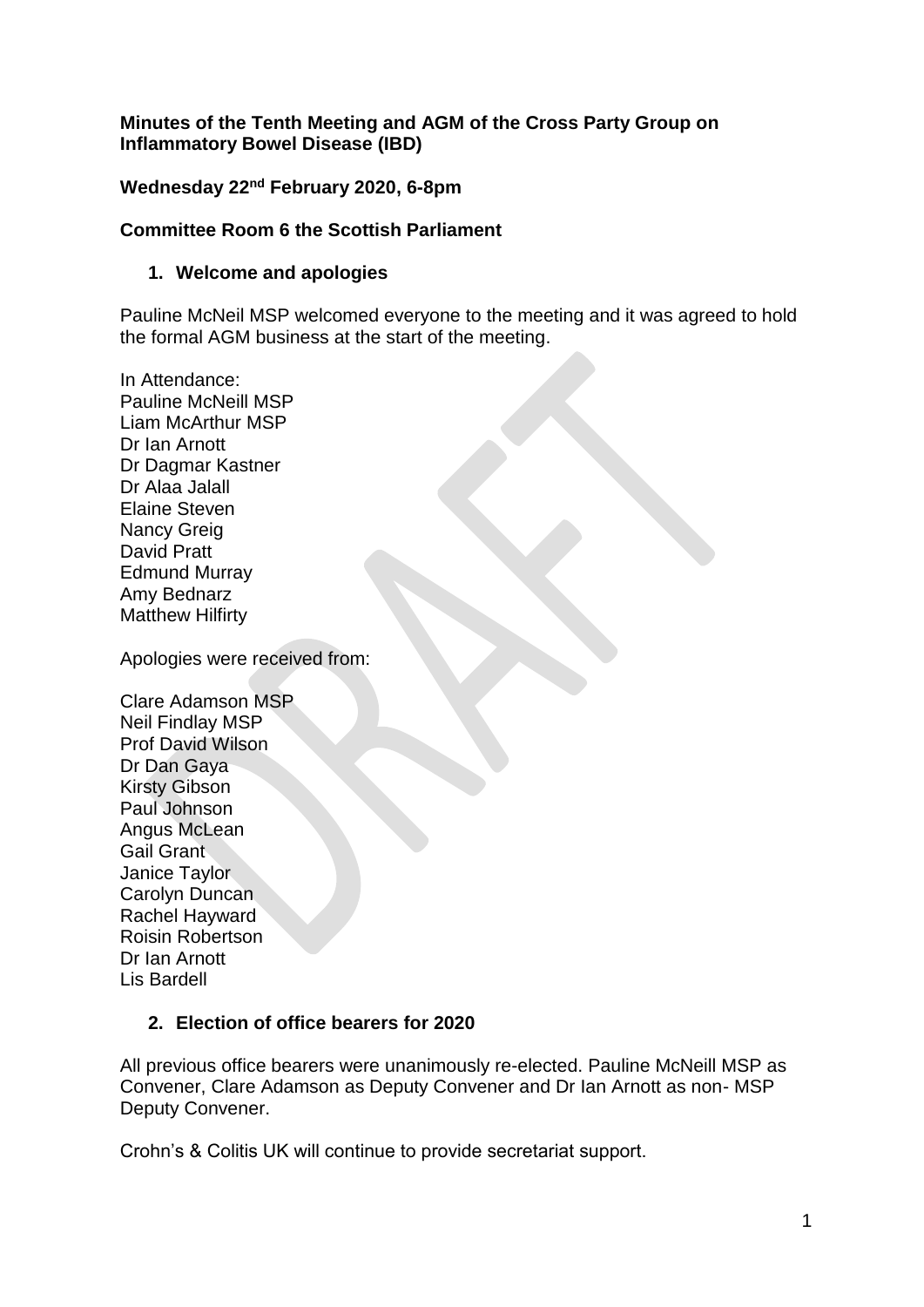A draft Annual Return will be circulated to members to provide any amendments.

# 3. **Minutes of 2nd October 2019 and actions**

The minutes were agreed and accepted by all present.

#### **4. Update from Meeting with The Minister for Public Health Sport and Wellbeing, 18th December 2019**

Pauline updated members on this meeting with Joe Fitzpatrick MSP, Deputy Minister for Public Health. The meeting had been attended by Pauline and Elaine Steven from Crohn's and Colitis UK. It covered:

- The new IBD Standards and uptake of the Benchmarking Tool in Scottish IBD services.
- Increasing prevalence of IBD in Scotland.
- Knowledge of IBD, including paediatric IBD among GPs.
- The need for Ministers to understand the seriousness of IBD and to commit to action to improve the provision of services.

Elaine noted that it had been a positive meeting and that a number of actions will be taken forward. The Clinical Priorities Unit will liaise with the Education directorate and with Crohn's & Colitis UK to explore how information about IBD materials could be made IBD available to schools.

It was highlighted that resources for schools and higher and further education institutions already exist (produced by Crohn's & Colitis UK) and it would simply be a case of signposting to them.

Pauline said that she was really pleased with the meeting outcomes and will follow up with a letter to the Minister about signposting to resources.

During the meeting Elaine had also discussed inviting representatives from the Scottish Access Collaborative and re-inviting Jeff Ace, Chair of the NHS Chief Executives Group to a future Cross Party Group meeting to hear about the results of the IBD UK Benchmarking tools (possibly the September meeting).

David Pratt noted that it would be prudent to engage with the Scottish Access Collaborative ASAP with a choice of two dates to ensure one of them would be suitable. The work plan could then be adjusted accordingly.

Joe Fitzpatrick also suggested that consideration should be given as to how the patient voice could be included in the SAC Gastro work

Pauline is still keen for either the Minister for Public Health or the Cabinet Secretary for Health and Sport to attend a future meeting of the Cross Party Group in person.

### **5. Discussion- topics for 2020 work plan**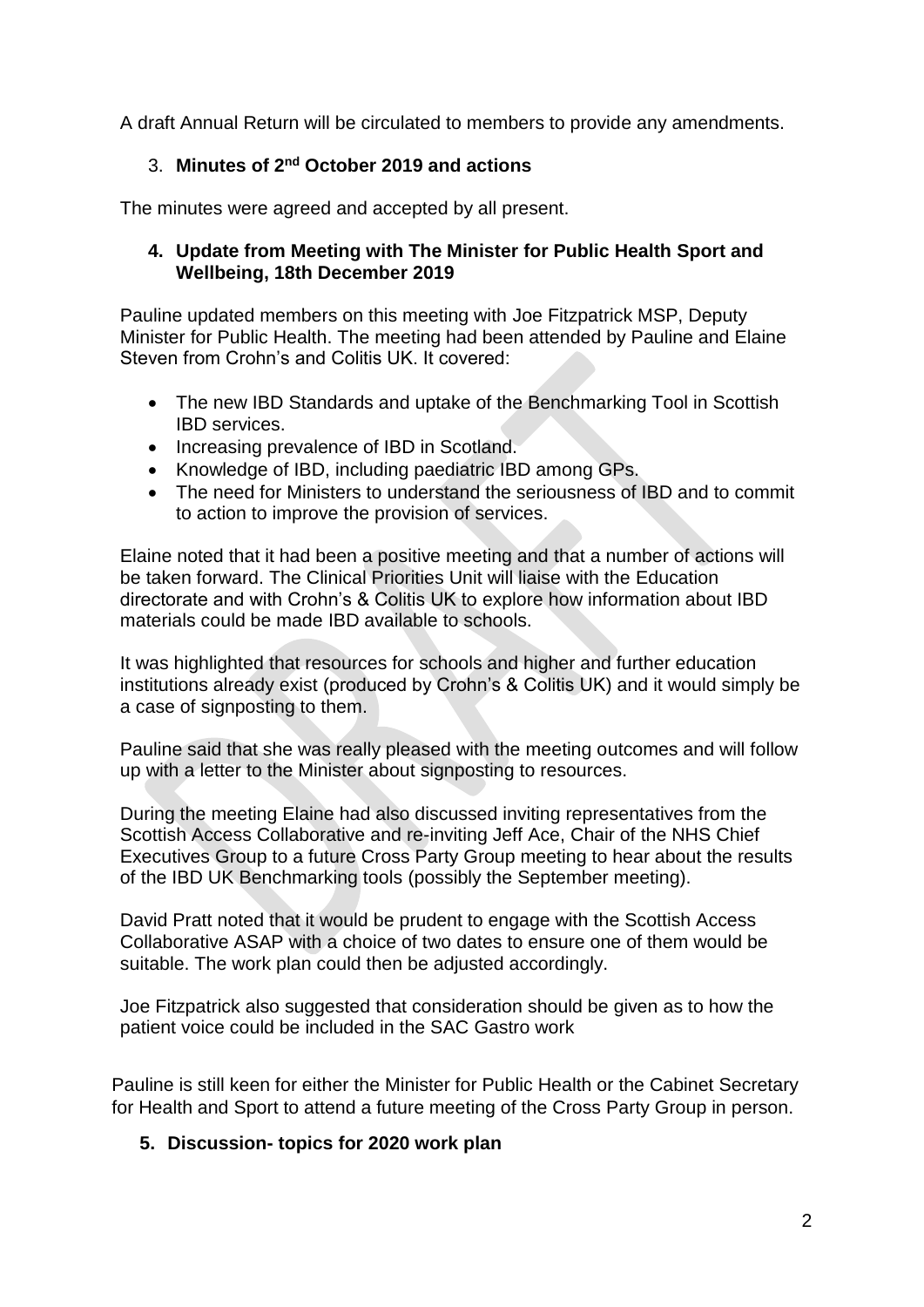A draft work plan for the next three meetings in 2020 had been tabled. Pauline invited members to comment and suggest other topics that they would wish the group to cover.

Edmund suggested a celebration of the work of the Cross Party Group and its achievements over the last three years. Pauline agreed this would be a good idea. This could be an exhibition stand or a reception in a committee room. Pauline pointed to the awareness raising activities taking place in Parliament that day around Monica Lennon's Private Members Bill on period poverty and free period products as a good example of this sort of activity.

### **Action: All to consider a celebration event/ activity around Crohn's and Colitis Awareness Week in December (Wed 2nd December) and requirements in terms of a room, equipment and resources.**

Dr Dagmar Kastner raised the issue of patients being copied into their clinic letters as an important tool for self-management. In her experience the practice is becoming more common, particularly when clinicians have come from a hospital in England where this already seems to be the norm. Letters copying in parents can be useful for liaison with schools and can include advice for schools about the nature of the child's condition and reasonable adjustments around access to toilets, time off for appointments, extra time in exams etc.

David Pratt highlighted the recent report from the Royal College of Physicians (RCP) which suggests clinicians should copy patients into letters. This is an issue which has also been discussed as part of the NHS Lothian community IBD service improvement project.

Amy Bednarz said she would like to see clinic letters including links to further information from Crohn's & Colitis UK. This would also be a useful way of signposting teachers to information (if parents choose to discuss the clinic letter with their child's school).

Dr Kastner said that at Ninewells Hospital they have a pack for families with Crohn's & Colitis UK and CICRA leaflets. They can also ask a nurse to go into schools to speak to staff. It was suggested that sometimes information may only go to a guidance teacher and does not filter through to all other subject teachers in secondary school.

Elaine reminded the group that giving out and signposting to information is part of self-management, as is the care planning process.

Dagmar asked patients present whether they prefer a clinic letter to be addressed to them directly. All agreed with this. Dagmar called for a 'Once for Scotland' approach to clinic letters.

Pauline explained that her niece had been asked to leave a college course and it would have been helpful to have had a letter explaining her needs. She noted that this matter was relevant to many other Cross Party Groups – the definition of a cross-cutting issue. She suggested putting a call out to other health-related Cross-Party Groups to hold a joint meeting around the recommendations from the RCP's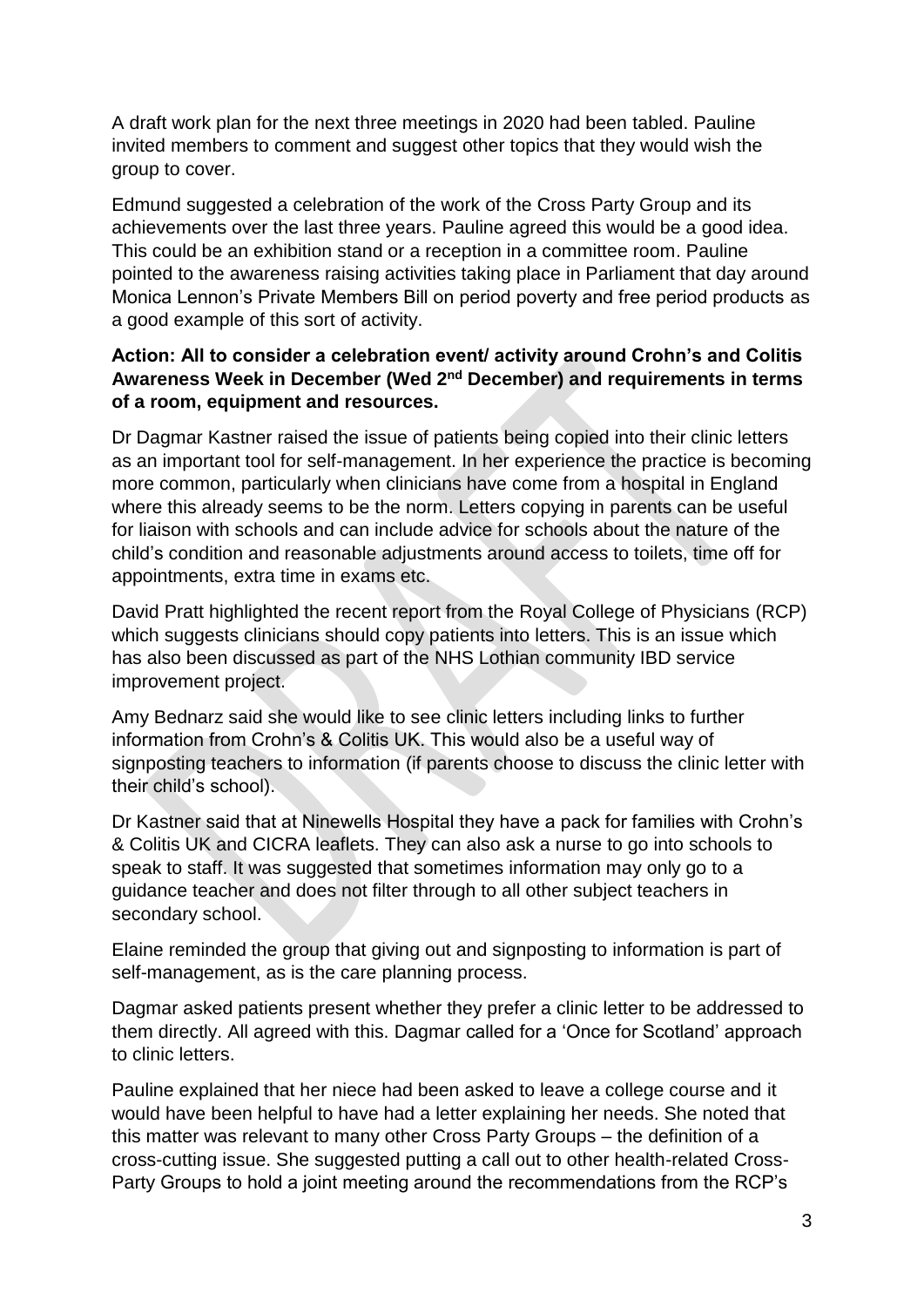report, with a focus on support for self-management. David also suggested inviting the Scottish Access Collaborative to this meeting as they are working with the Royal Colleges on patient pathways.

**Action: Elaine and Pauline to explore possibility of an additional meeting or making one of the scheduled meetings on this topic, gauging interest from other relevant Cross Party Groups, the RCP and SAC.**

# **6. Patient Experience of Diagnosis and Faecal Calprotectin testing- Amy Bednarz**

Amy introduced herself. She has pancolitis and was diagnosed 27 years ago. She still has her entire large intestine. She explained that she was going to talk about faecal calprotection (FC) testing. FC is a protein biomarker that is increased when there is increased inflammation in a person's stool sample.

About 3 months ago Amy had a flare and was tested for FC levels. She was also asked to produce a sample to test for infection. Her FC levels are normally tested every 6 months while she is on the drug Vedolizumab. These levels had been decreasing since she started this treatment, until the time of this flare-up.

Amy went to the ward where she has infusions for a sample kit. She chose to go to the ward as it was slightly closer than her GP surgery.

In advance of this talk, Amy had asked the ward and her GP for demonstration kits to show members what patients are given to collect a stool sample.

With the help of Edmund and some yoghurt to represent loose stool, Amy demonstrated the difference between the kit provided by the hospital which included plastic gloves and a tinfoil tray and the GP's kit which was only a small plastic tube with a plastic scoop. Everyone was invited to imagine the difficulties of collecting a sample without the gloves and tray.

Amy's results showed elevated FC levels - 6 months it was previously 146 micrograms per gram, but now it was 992. 200 or below is considered normal for her. This confirmed Amy was having a flare-up and her treatment was adjusted.

There was some discussion over whether patients need to fill a whole tube with the sample. Dr Kastner tells her patients to provide half a tube, so she is pleased when they manage to provide a third!

Amy called for changes to the process of collecting stool samples, i.e.

1. Give a better kit - and have it already at home. Allow patients to keep a spare kit so they can immediately provide a sample when they suspect they are flaring.

2. Give clearer communication of timing a delivery of a sample and an indication of how much they need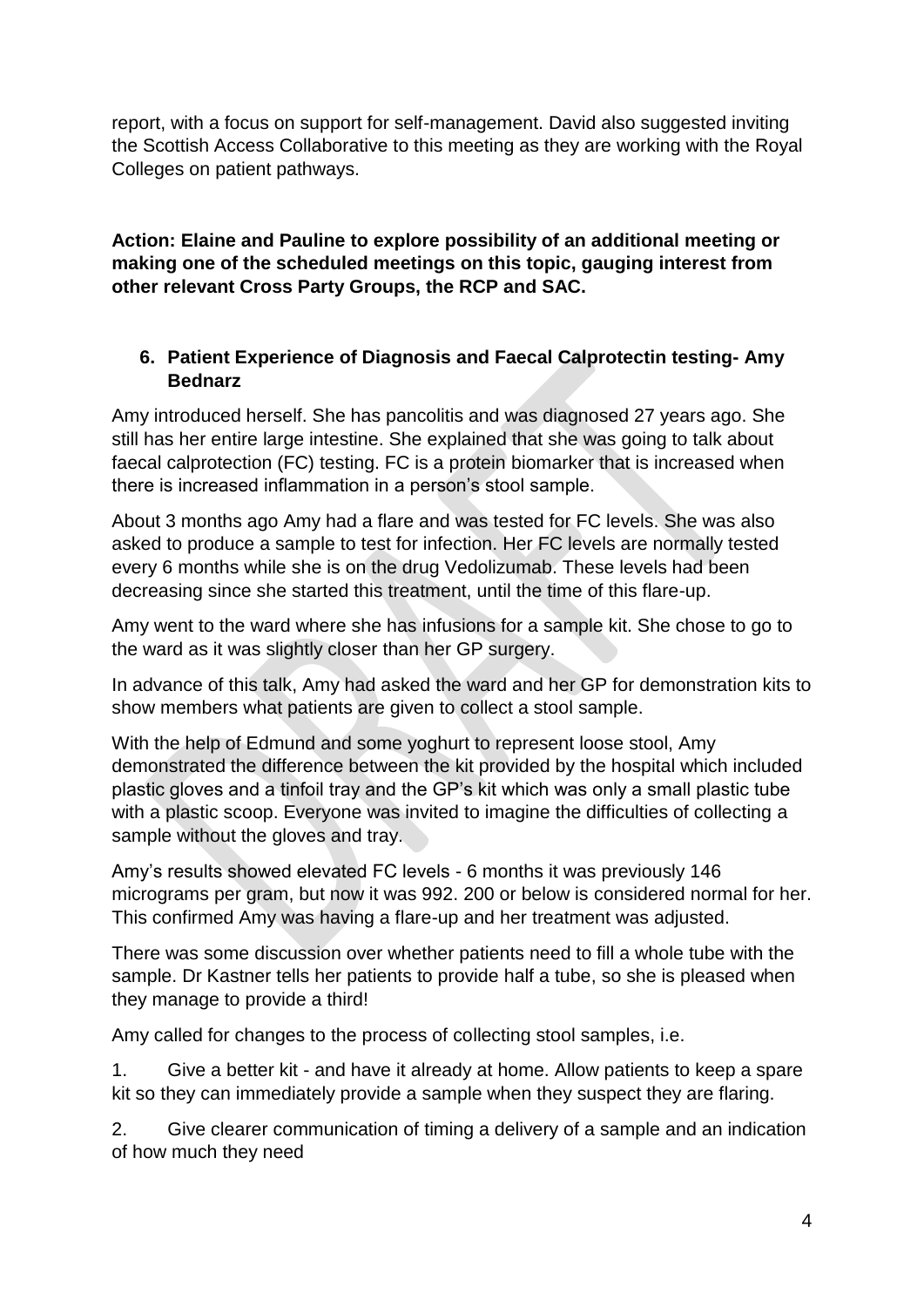3. It is less gruesome than a colonoscopy but is can still be difficult to collect liquid stool when you are unwell.

Amy explained that previously when the FC test was not available her years ago her diagnosis took weeks. She had time off work, a cancelled holiday and still finds it emotionally draining to talk about.

At the time, she didn't have a colonoscopy, just an x-ray and blood tests. She had no psychological help to process what had happened and feels this would have helped.

IBD has had a huge impact on Amy's life. It affects her physically, restricts her diet and she has lost career opportunities, friends and family (though lack of understanding). Amy recognises that she may be too good at hiding how bad things are because she is in denial. She lives in fear of her next flare.

She believes that the availability of an FC test all those years ago might have made a difference.Testing would have confirmed inflammation earlier and treatment could have started earlier. FC testing would have also confirmed inflammation earlier during subsequent hospital stays.

She has come to realise that IBD is a progressive condition. Treatments can slow it down and catching the flares early may help reduce the damage to the gut lining. Delays to treatment and to diagnosis, bring more and lasting damage. Amy hopes that wider access to FC testing can make things slightly easier for patients in future.

Edmund shared his experience of delays in diagnosis. He was repeatedly tested for bacterial infections because he had been abroad. It was agreed that his GP may have been "out of touch" in terms of not considering IBD. Pauline said this reinforced how important it is to raise awareness in Primary Care.

# **7. Discussion- The availability of Faecal Calprotectin Testing in Primary Care across Scotland, Dr Dagmar Kastner, Paediatric Consultant NHS Tayside, Clinical Lead NOSPGHANN**

Dr Kastner is a paediatrician with a specialist interest in gastroenterology. She is Clinical Lead for the North of Scotland Paediatric Gastroenterology, Hepatology and Nutrition Network (NOSPGHANN) which covers a wide area.

The main points covered by Dr Kastner's slides were:

- FC is a protein that occurs in neutrophil white cells, in IBD neutrophils are increased in the lining of the bowel (mucosa)
- Calprotectin in the stool is raised in IBD and other bowel conditions but not in irritable bowel syndrome (IBS)
- It can be raised in bowel infection and in people taking aspirin, ibuprofen or other similar drugs (NSAIDs)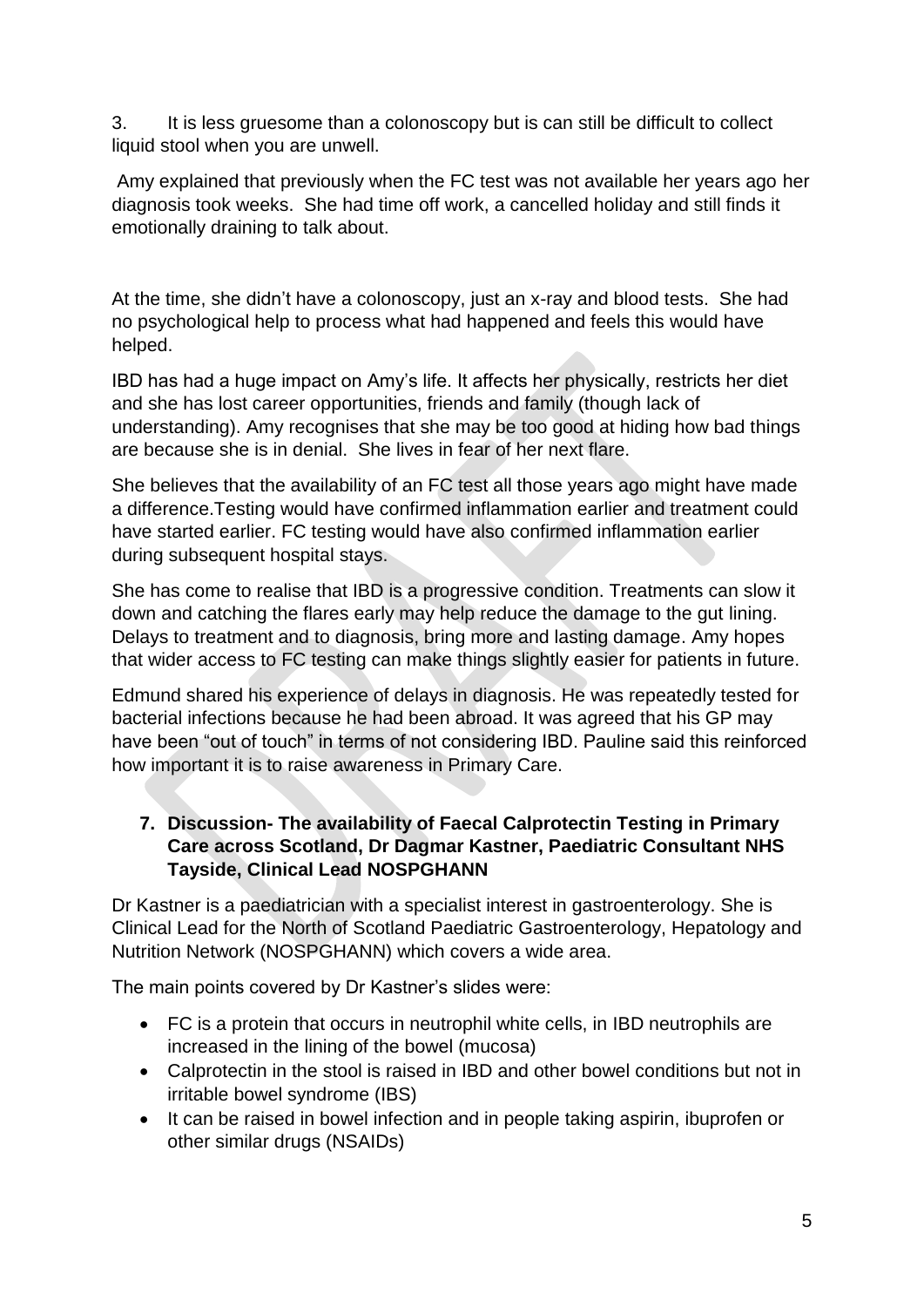- Normal levels in children are higher (up to 200 ug/g- micrograms per gram) than in adults (up to 50 ug/g)
- It is useful in distinguishing between IBD and IBS and indicating whether someone is having a flare or IBS-type symptoms.
- If FC is normal and (in adults together with a normal FIT test to assess for bowel cancer) much fewer endoscopies or white cell scans need to be carried out.
- It can lead to step down in medication if levels are normal or near normal.

In the Adult GI Service in Tayside:

- There are more than 3000 patients with IBD
- There is no access to FC for adult patients, FIT is used instead but less reliable in assessing for bowel inflammation
- If FC had been available,19 white cell scans could have been avoided in 7 months and 63 colonoscopies/flexible sigmoidoscopies in 2 months.

In the Paediatric GI Service in Tayside:

- There are 39 patients with IBD and these children have access to FC in secondary care.
- Results takes 3 weeks as sample is sent to Glasgow
- Sample can be repeated after 4 months if required
- Paediatrician can ask GP when screening referral to do Calprotectin before the patient is seen in clinic
- Over a 1-year period, 210 tests were done in Tayside in children costing £6300.

Cost and availability of FC testing:

- FC tests cost £30 per test when sent to Glasgow, £15 if in-house testing was available
- Adult colonoscopy costs around £517 each and the cost is higher for children who need an anaesthetic.
- FC testing is available in all other Scottish health boards except Tayside
- The IBD UK Standards, BSG guideline and IBD flare card for patients and primary care all recommend use of FC testing.

Pauline thanked Dr Kastner for her presentation and suggested that an MSP from Tayside could ask a parliamentary question about the availability of FC testing in NHS Tayside.

Elaine asked if a GP in Tayside can order an FC test. Dr Kastner explained that patients from North East Fife who are covered by Ninewells can get FC testing in Primary Care. NHS Fife has its own lab. However, NHS Tayside patients cannot.

It was noted that because FC decreases time to diagnosis it would create huge saving for Primary Care.

**Action: Pauline to raise this issue with colleagues from Tayside.**